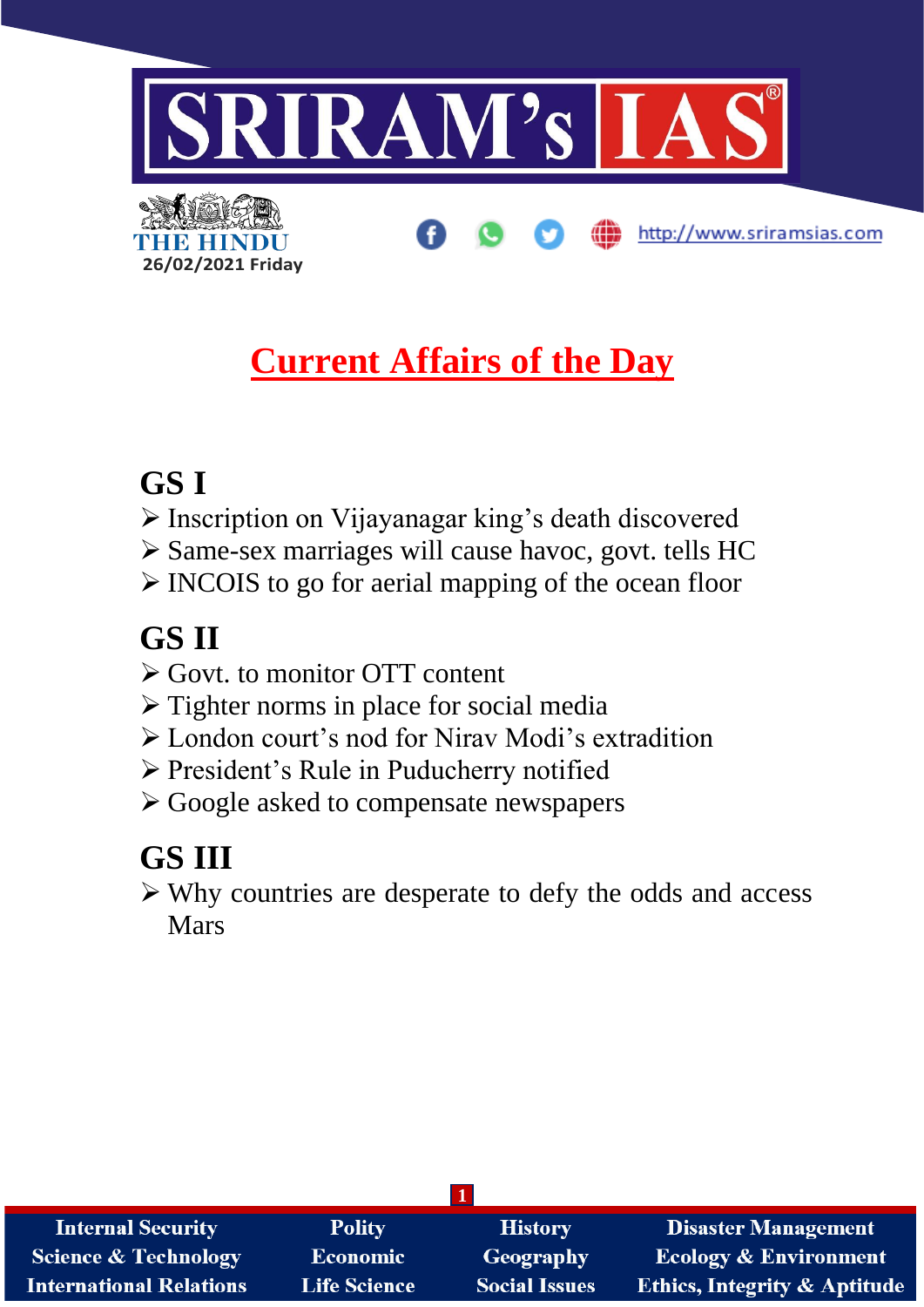

## **Inscription on Vijayanagar king's death discovered**

**News:** The first-ever epigraphical reference to the date of death of Vijayanagar king Krishnadevaraya has been discovered at Honnenahalli in the Tumakuru district.

#### **Highlights:**

- 1. As per the inscription, Krishnadevaraya, one of the greatest emperors of India who ruled from the South, died on October 17, 1529, Sunday, and incidentally, this day was marked by a lunar eclipse.
- 2. The inscription is engraved on a slab kept on the north side of the Gopalakrishna temple at Honnenahalli in the Tumakuru district and is written in Kannada.
- 3. The inscription also registers the gift of village Honnenahalli in Tumakuru for conducting worship to the god Veeraprasanna Hanumantha of Tumakuru.

### **Same-sex marriages will cause havoc, govt. tells HC**

**News:** The Centre on Thursday opposed any changes to the existing laws on marriage to recognise same-sex marriages, saying such interference would cause "a complete havoc with the delicate balance of personal laws in the country".

#### **Highlights:**

- 1. "Living together as partners and having a sexual relationship by same-sex individuals is not comparable with the Indian family unit concept of a husband, a wife and children, which necessarily presuppose a biological man as a 'husband', a biological woman as a 'wife' and the children born out of their union," the Centre argued in the Delhi High Court.
- 2. It said the 2018 judgment of the Supreme Court decriminalising homosexual sex was "neither intended to nor did it in fact, legitimise the human conduct in question".
- 3. In an affidavit filed in response to petitions seeking to recognise same-sex marriage, the Central government said, "despite the decriminalisation of Section 377 of the Indian Penal Code (IPC), the petitioners cannot claim a fundamental right for same-sex marriage being recognised under the laws of the country".

| <b>Internal Security</b>        | <b>Polity</b>       | <b>History</b>       | <b>Disaster Management</b>              |  |
|---------------------------------|---------------------|----------------------|-----------------------------------------|--|
| <b>Science &amp; Technology</b> | <b>Economic</b>     | Geography            | <b>Ecology &amp; Environment</b>        |  |
| <b>International Relations</b>  | <b>Life Science</b> | <b>Social Issues</b> | <b>Ethics, Integrity &amp; Aptitude</b> |  |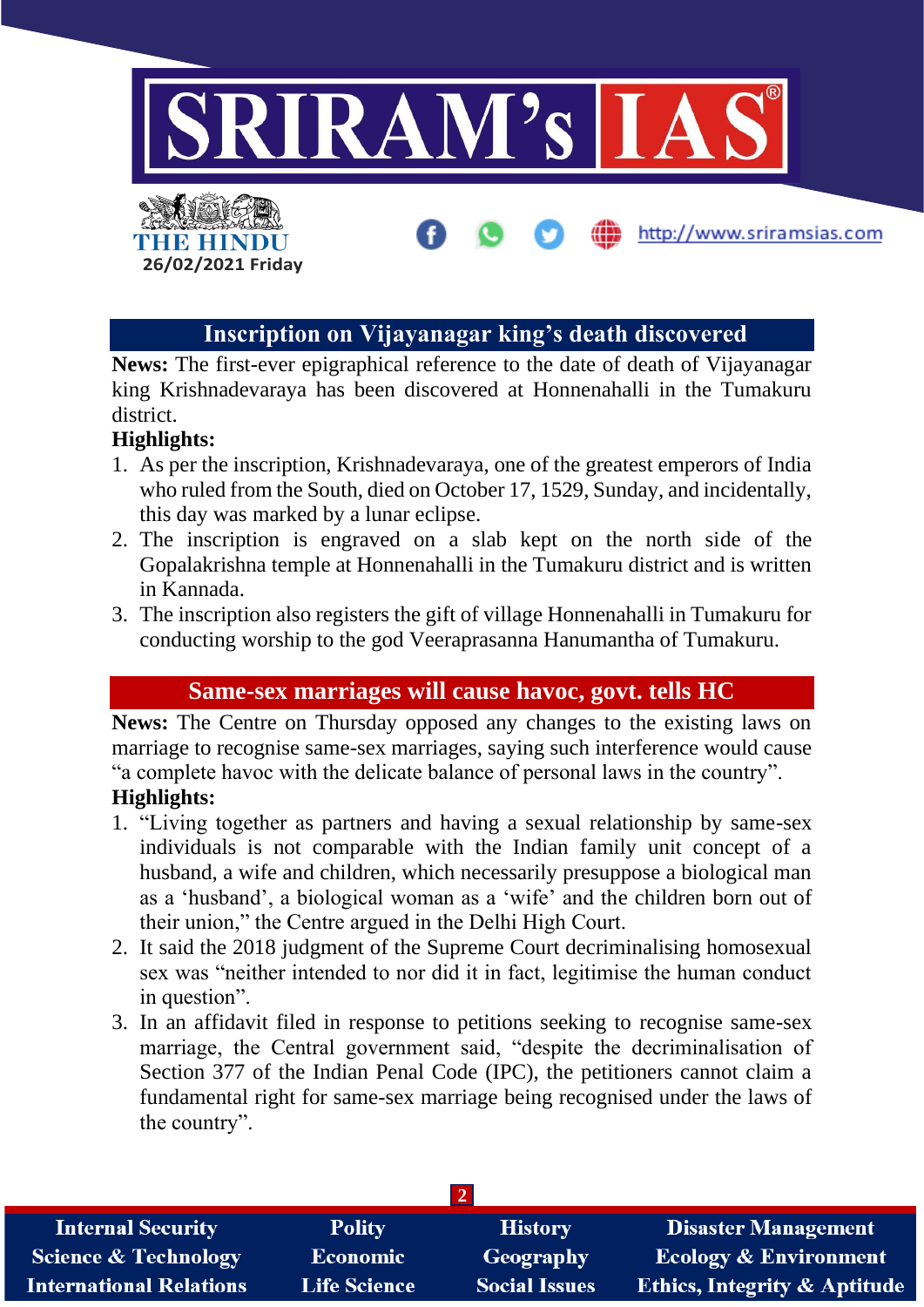

4. The Centre submitted that "registration of marriage of same-sex persons also results in a violation of existing personal as well as codified law provisions such as 'degrees of prohibited relationship'; 'conditions of marriage'; 'ceremonial and ritual requirements' under the personal laws governing the individuals".

## **INCOIS to go for aerial mapping of the ocean floor**

**News:** The Indian National Centre for Ocean Information Services (INCOIS) is planning to take the help of the National Remote Sensing Centre (NRSC) for aerial mapping of the Andaman and Nicobar Islands and Lakshadweep to get a better picture of the ocean floor, also called 'bathymetric' study.

#### **Highlights:**

**26/02/2021 Friday**

THE HINDI

- 1. NRSC has already done a similar high-resolution topographic Airborne Laser Terrain Mapping (ALTM) for the entire coastal areas of the country and we are in the process of integrating the data for a 3D multi-hazard mapping of both the east and west coastline for a more precise picture of the ocean floor.
- 2. Such a study has become imperative in view of the recent tsunamis of the Indonesian coasts where more than the quake-related high waves, the damage was due to landslides under the sea beds causing sudden wave surges leading to much damage without giving sufficient time to alert people.

#### **Govt. to monitor OTT content**

**News:** For the first time, the government, under the ambit of the Information Technology (Intermediary Guidelines and Digital Media Ethics Code) Rules 2021, has brought in detailed guidelines for digital content on both digital media and Over The Top (OTT) platforms, while giving itself overriding powers. **Highlights:**

- 1. The new rules lay down a three-tier grievance redressal mechanism. However, over and above this framework, the government has equipped itself with "emergency" powers to block public access to any information.
- 2. The rules state, "in case of emergency nature" the Secretary, Ministry of Information and Broadcasting, may "if he is satisfied that it is necessary or expedient and justifiable" give orders to block access. Such orders can be released "without giving an opportunity of hearing" to the publishing platform.

| <b>Internal Security</b>        | <b>Polity</b>       | <b>History</b>       | <b>Disaster Management</b>              |
|---------------------------------|---------------------|----------------------|-----------------------------------------|
| <b>Science &amp; Technology</b> | <b>Economic</b>     | Geography            | <b>Ecology &amp; Environment</b>        |
| <b>International Relations</b>  | <b>Life Science</b> | <b>Social Issues</b> | <b>Ethics, Integrity &amp; Aptitude</b> |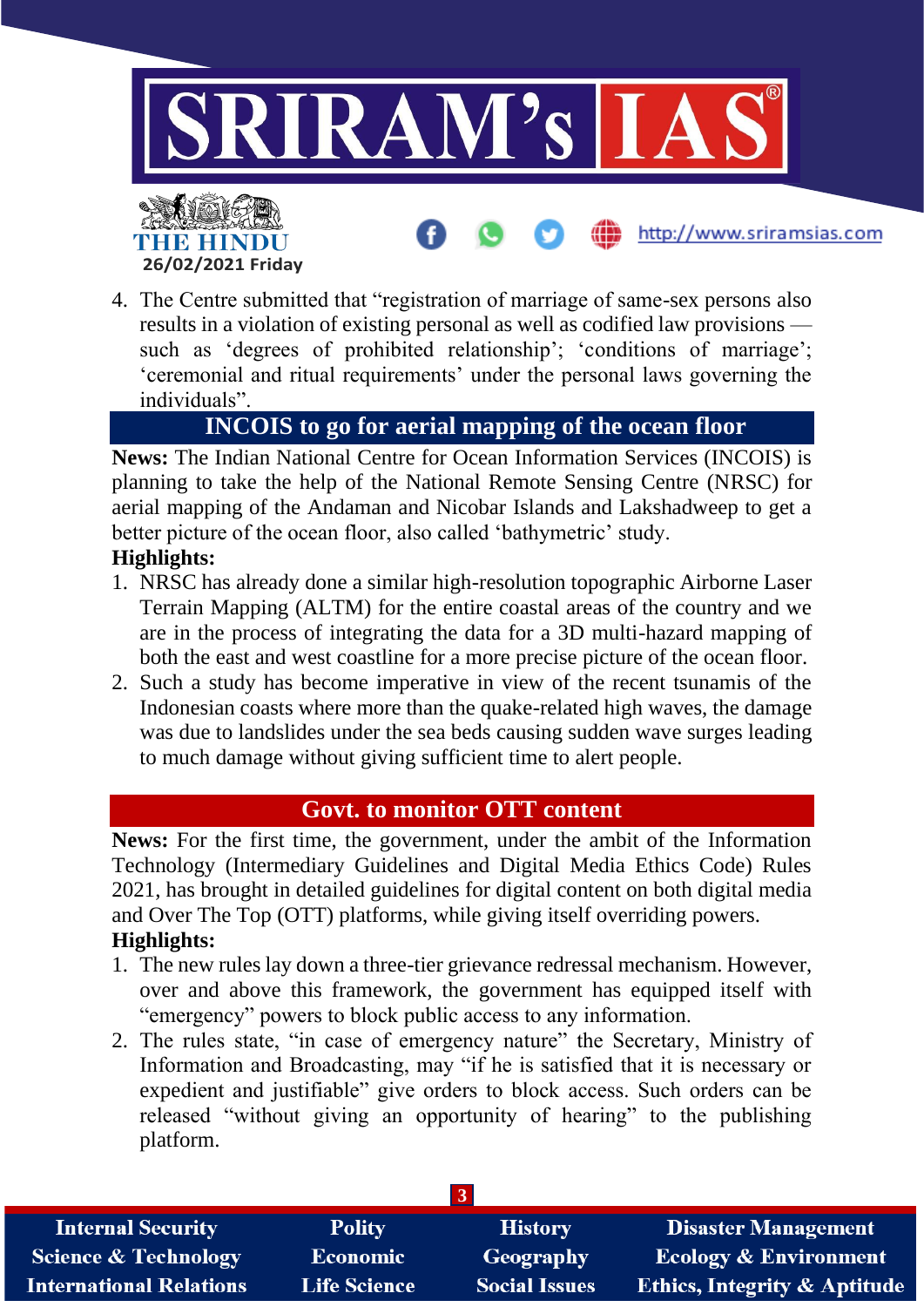

- 3. The first level of the grievance redressal system will be at the level of each OTT provider. Each complaint will have to be addressed within 15 days.
- 4. If the complaint is not satisfactorily addressed, then the complainant can scale it up to a self-regulatory body collectively established by the OTTs.
- 5. This body will be headed by a retired judge of the Supreme Court, a High Court, or an independent eminent person from the field of media, broadcasting, entertainment, child rights, human rights or other relevant fields. This self-regulatory body also has "censuring" powers in case of any incriminating content.
- 6. At the third tier, the government has equipped itself with overriding powers in the form of an "oversight mechanism". An inter-ministerial committee will perform this function and it will largely have the same powers as the collective self-regulatory body of the OTTs.
- 7. The government also clarified that no new law has been framed. And the government already has the power to step in, in case of an emergency under the existing law.

## **Tighter norms in place for social media**

**News:** The Centre on Thursday notified new, stricter guidelines for social media intermediaries, making it mandatory for platforms such as WhatsApp to help identify the "originator" of "unlawful" messages.

#### **Highlights:**

- 1. It will also require the likes of Twitter, Facebook and YouTube to take down such messages within a specific timeframe and set up grievance redressal mechanisms. They will also have to assist government agencies in the investigation.
- 2. According to the government the basic essence of 'The Information Technology (Guidelines for Intermediaries and Digital Media Ethics Code) Rules, 2021' is a "soft-touch oversight" mechanism to deal with issues such as the persistent spread of fake news, abuse of these platforms to share morphed images of women.
- 3. Think-tanks and experts welcomed the new "well-intended" rules, stating that these bring clarity on the responsibilities of intermediaries. However, they added that in the current form, these guidelines could undermine the principles

| <b>Internal Security</b>        | <b>Polity</b>       | <b>History</b>       | <b>Disaster Management</b>              |
|---------------------------------|---------------------|----------------------|-----------------------------------------|
| <b>Science &amp; Technology</b> | Economic            | Geography            | <b>Ecology &amp; Environment</b>        |
| <b>International Relations</b>  | <b>Life Science</b> | <b>Social Issues</b> | <b>Ethics, Integrity &amp; Aptitude</b> |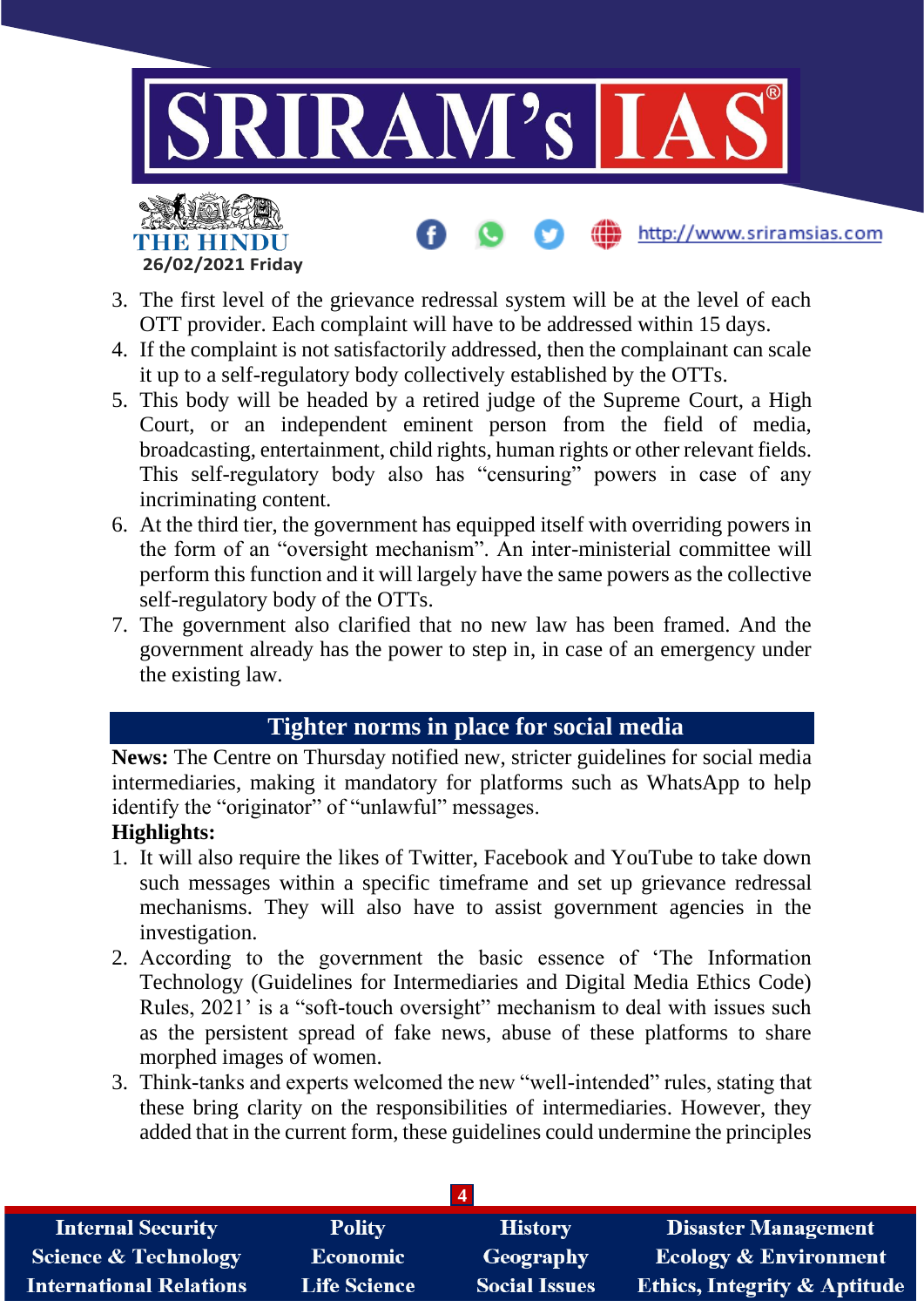

of open and accessible Internet and violate the right to privacy and free speech of users.

- 4. They noted that these could also lead to an erosion of the 'safe harbour' protection given to intermediaries under Section 79 of the IT Act.
- 5. On receiving a court order or being notified by the appropriate government agency, an intermediary will need to remove or disable access to any unlawful information "as early as possible, but in no case later than 36 hours".

#### **London court's nod for Nirav Modi's extradition**

**News:** The Westminster Magistrates Court in London allowed India's extradition request against businessman Nirav Modi, who is wanted in connection with the ₹13,758 crores Punjab National Bank fraud, ruling that a prima facie case had been made out.

#### **Highlights:**

**26/02/2021 Friday**

THE HINDI

- 1. The order will be sent to the Secretary of State for the United Kingdom's Home Department for further action. The Secretary of State has to take a decision within two months or seek an extension from the High Court.
- 2. Appealing the Secretary of State's decision in the High Court is only possible with the court's permission. Notice of application for approval to appeal has to be sought within 14 days of extradition, or discharge, ordered by the Secretary of State.
- 3. Unless there is an appeal, a requested person must be extradited within 28 days of the Secretary of State's decision to order extradition (subject to any appeal), according to the UK's official website.
- 4. In its order, the Westminster Magistrates Court held that there were sufficient grounds warranting Mr Nirav Modi's trial in India. It also accepted the evidence put forth by the Central Bureau of Investigation and the Enforcement Directorate that he had conspired to destroy the proof against him and intimidate witnesses.

Background:

#### **What is Extradition?**

As defined by the Hon'ble Supreme Court of India, 'Extradition is the delivery on the part of one State to another of those whom it is desired to deal with for crimes of which they have been accused or convicted and are justifiable in the Courts of the other State'. An Extradition request for an accused can be initiated in the case of under-investigation, under-trial and convicted criminals. In cases

| <b>Internal Security</b>        | <b>Polity</b>       | <b>History</b>       | <b>Disaster Management</b>              |
|---------------------------------|---------------------|----------------------|-----------------------------------------|
| <b>Science &amp; Technology</b> | <b>Economic</b>     | Geography            | <b>Ecology &amp; Environment</b>        |
| <b>International Relations</b>  | <b>Life Science</b> | <b>Social Issues</b> | <b>Ethics, Integrity &amp; Aptitude</b> |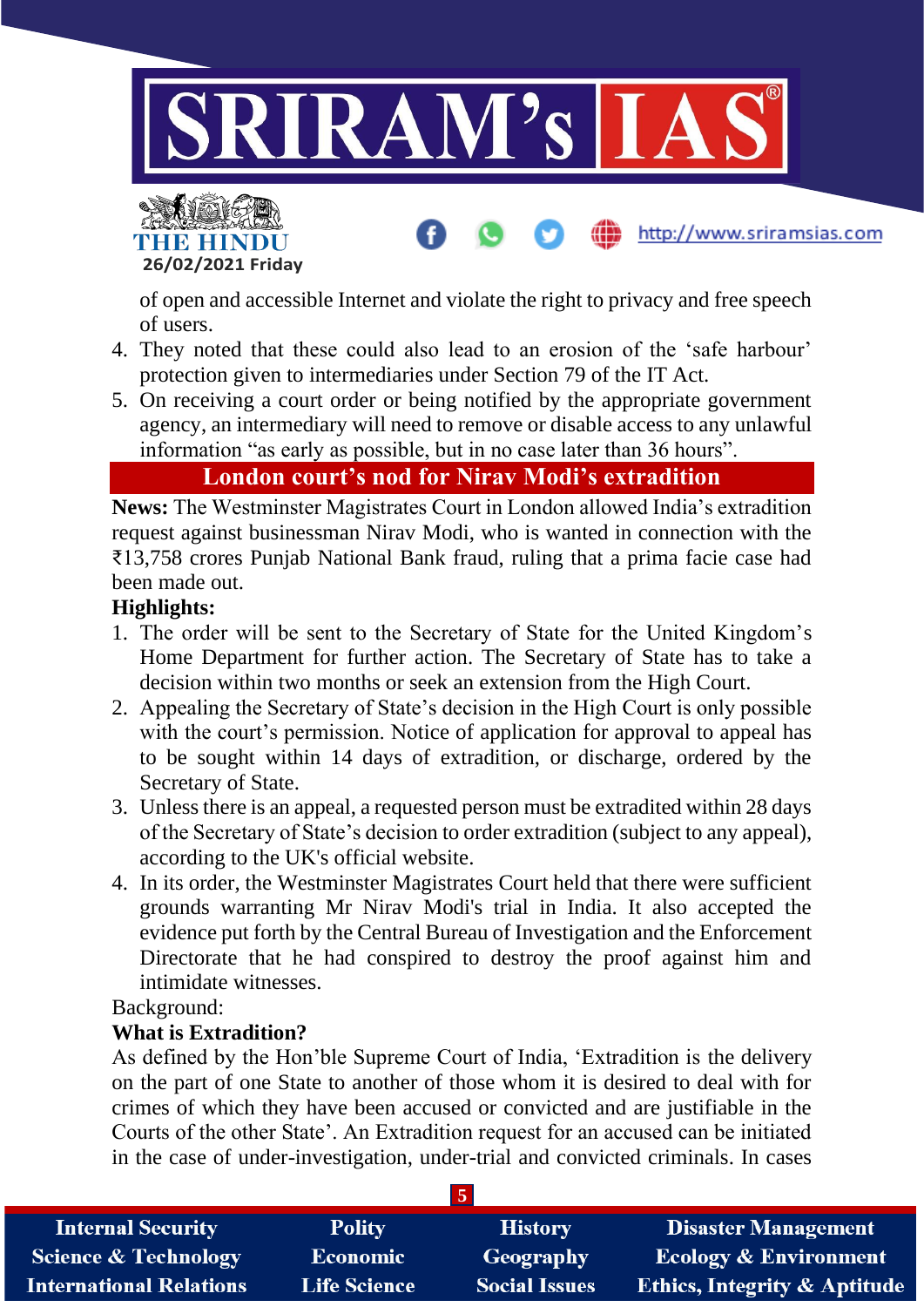

http://www.sriramsias.com



#### **What is the Legislative Basis for Extradition in India?**

**26/02/2021 Friday**

**THE HINDU** 

The Extradition Act of 1962 provides India's legislative basis for extradition. To consolidate and amend the law relating to the extradition of fugitive criminals and to provide for matters connected therewith, or incidental thereto, the Extradition Act of 1962 was enacted. It consolidated the law relating to the extradition of a criminal fugitive from India to foreign states. The Indian Extradition Act, 1962 was substantially modified in 1993 by Act 66 of 1993.

#### **Who is the nodal authority for Extradition in India?**

CPV Division, Ministry of External Affairs, Government of India is the Central/Nodal Authority that administers the Extradition Act and it processes incoming and outgoing Extradition Requests.

Requests for extradition on behalf of the Republic of India can only be made by the Ministry of External Affairs, Government of India, which formally submits the request for Extradition to the requested State through diplomatic channels. Extradition is not available at the request of members of the public.

#### **Which countries can India make an extradition request to?**

India is able to make an extradition request to any country. India's treaty partners have obligations to consider India's requests. In the absence of a treaty, it is a matter for the foreign country, in accordance with its domestic laws and procedures, to determine whether the country can agree to India's extradition request on the basis of assurance of reciprocity. Similarly, any country can make an extradition request to India. Extradition is possible from the non-treaty States as Section 3(4) of the Indian Extradition Act, 1962 provides for the process of extradition with non-treaty foreign States.

#### **What are Extradition Treaties?**

Section 2(d) of Extradition Act 1962 defines an 'Extradition Treaty' as a Treaty, Agreement or Arrangement made by India with a Foreign State, relating to the Extradition of fugitive criminals and includes any treaty, agreement or arrangement relating to the Extradition of fugitive criminals made before the 15th day of August 1947, which extends to and is binding on, India. Extradition treaties are traditionally bilateral in character.

## **President's Rule in Puducherry notified**

| <b>Internal Security</b>        | <b>Polity</b>       | <b>History</b>       | <b>Disaster Management</b>              |
|---------------------------------|---------------------|----------------------|-----------------------------------------|
| <b>Science &amp; Technology</b> | <b>Economic</b>     | Geography            | <b>Ecology &amp; Environment</b>        |
| <b>International Relations</b>  | <b>Life Science</b> | <b>Social Issues</b> | <b>Ethics, Integrity &amp; Aptitude</b> |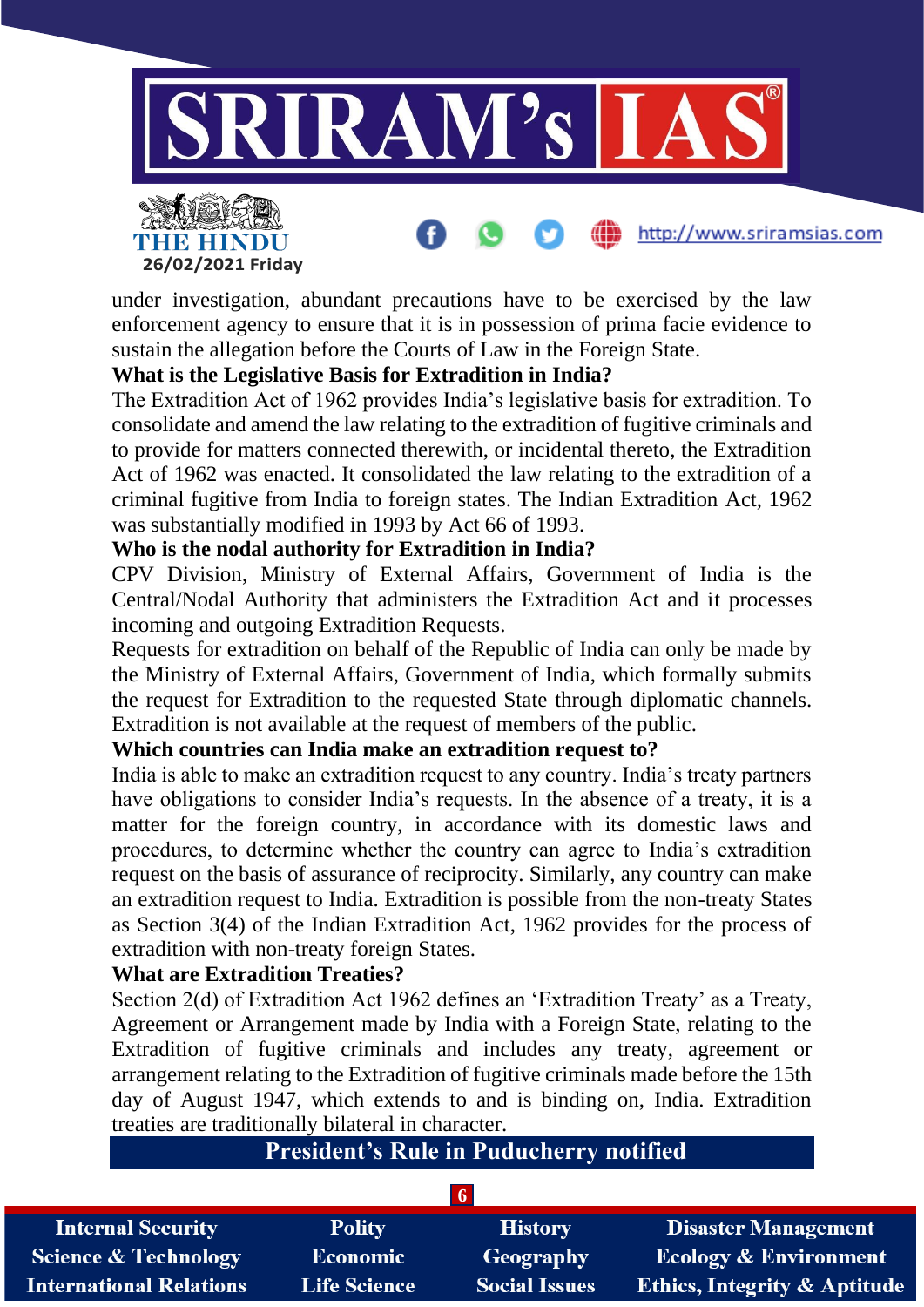

**News:** President's Rule was imposed in the Union Territory of Puducherry and the Legislative Assembly was placed under suspended animation, according to a notification issued by the Union Home Ministry.

### **Highlights:**

- 1. The notification said President Ram Nath Kovind had received a report from the administrator of the Union Territory and after considering the report and other information", the President was "satisfied that a situation has arisen in which the administration of the Union Territory of Puducherry cannot be carried on in accordance with the provisions of the Government of Union Territories Act, 1963 (20 of 1963).
- 2. Union Territories are administered in accordance with the provisions of Article 239 to 241 of the Constitution, and according to the Allocation of Business Rules, 1961, certain subjects pertaining to Union Territories, namely Legislative matters, Finance and Budget and Services, have been allocated to the Home Ministry.
- 3. The decision comes days after the Congress-led government lost power in a vote of confidence.

### **Google asked to compensate newspapers**

**News:** The Indian Newspaper Society (INS) has urged Google India to compensate print media publishers for use of news as it is proprietary content generated by them.

#### **Highlights:**

- 1. The print media industry invested heavily in journalism. Indian publishers had been providing quality journalism with credible news that Google's web crawlers shared with its readers.
- 2. Google must consider increasing the publisher's share of advertising revenue to 85%.
- 3. The INS requested Google to give more prominence to content from registered news publishers to deal with fake news.

#### **Why countries are desperate to defy the odds and access Mars**

**News:** Three countries have reached the Red Planet with missions in the past few weeks. The desire to access Mars has endured despite a significant number of

| <b>Internal Security</b>        | <b>Polity</b>       | <b>History</b>       | <b>Disaster Management</b>              |
|---------------------------------|---------------------|----------------------|-----------------------------------------|
| <b>Science &amp; Technology</b> | Economic            | Geography            | <b>Ecology &amp; Environment</b>        |
| <b>International Relations</b>  | <b>Life Science</b> | <b>Social Issues</b> | <b>Ethics, Integrity &amp; Aptitude</b> |